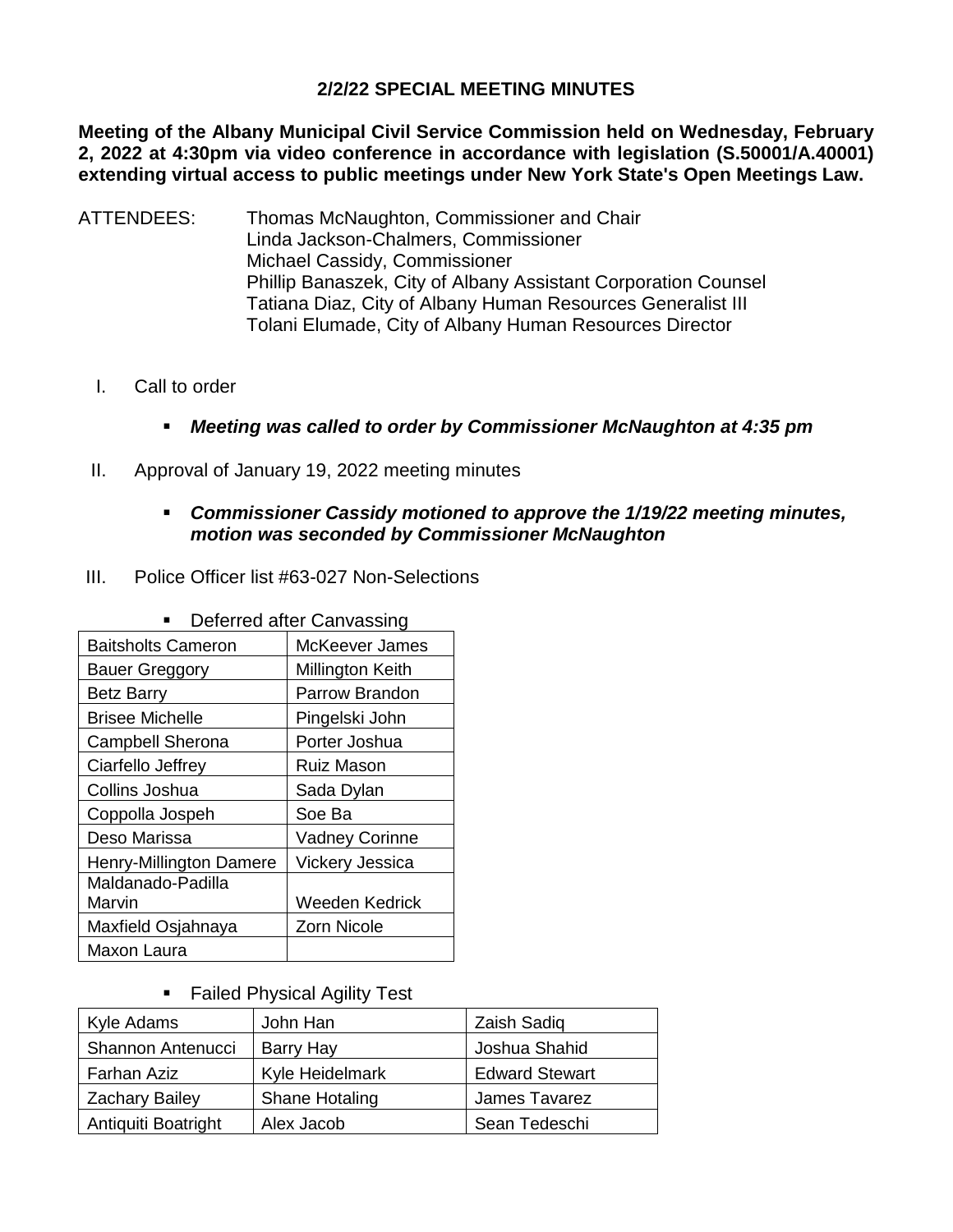| Christopher Boga          | Theotis Johnson              | <b>Kingley Thomas</b>   |
|---------------------------|------------------------------|-------------------------|
| <b>Robert Bolton</b>      | Christopher Lopez            | <b>Colleen Thompson</b> |
| Dashawn Campbell          | <b>Christopher McInstosh</b> | <b>Mark Turner</b>      |
| Justin Chludzinski        | Jordan Mettler               | Jasmin Vessels          |
| Ryan Conto                | <b>Christian Mooney</b>      | <b>Brandon Whitaker</b> |
| Daniel Corcoran           | Musa Naji                    | <b>Timothy Woods</b>    |
| <b>Troy Dickinson</b>     | John Nedorascik              |                         |
| <b>Charles Dorado</b>     | <b>Zachary Oehler</b>        |                         |
| Shawn Edouard             | Jonathan Ortiz               |                         |
| Zachary Fiero             | <b>Kelly Palmer</b>          |                         |
| <b>Riley Fitzgerald</b>   | <b>Christian Passaro</b>     |                         |
| Joseph Forezzi            | Jacob Perez                  |                         |
| Elijah Garcia             | <b>Reginald Poulin III</b>   |                         |
| <b>Emmett Gillen</b>      | Amanda Rivera                |                         |
| <b>Anthony Giovinazzi</b> | Jacqueline Rossi             |                         |

**No Show Physical Agility Test** 

| Diamond Biggs           |
|-------------------------|
| Natalie Buchanan        |
| <b>Connor Burns</b>     |
| Jovan Cruz              |
| Diego Delarosa          |
| <b>Eric Fernandez</b>   |
| Shamara Haggray         |
| <b>Philip Hasin</b>     |
| Maricarmen Jimenez      |
| Izayah McGill           |
| Paul Peterson           |
| <b>Taylor Ray</b>       |
| <b>Shontelay Turner</b> |
|                         |

- *The Commission unanimously voted to accept the non-selections for list #63-027*
- IV. Firefighter list #63-185 Appeals
	- Not recommended for hire after psychological testing and evaluation- 1 candidate appealing
	- *Candidate failed to appear to present his appeal. The Commission voted unanimously to uphold the non-selection.*
- V. Old Business